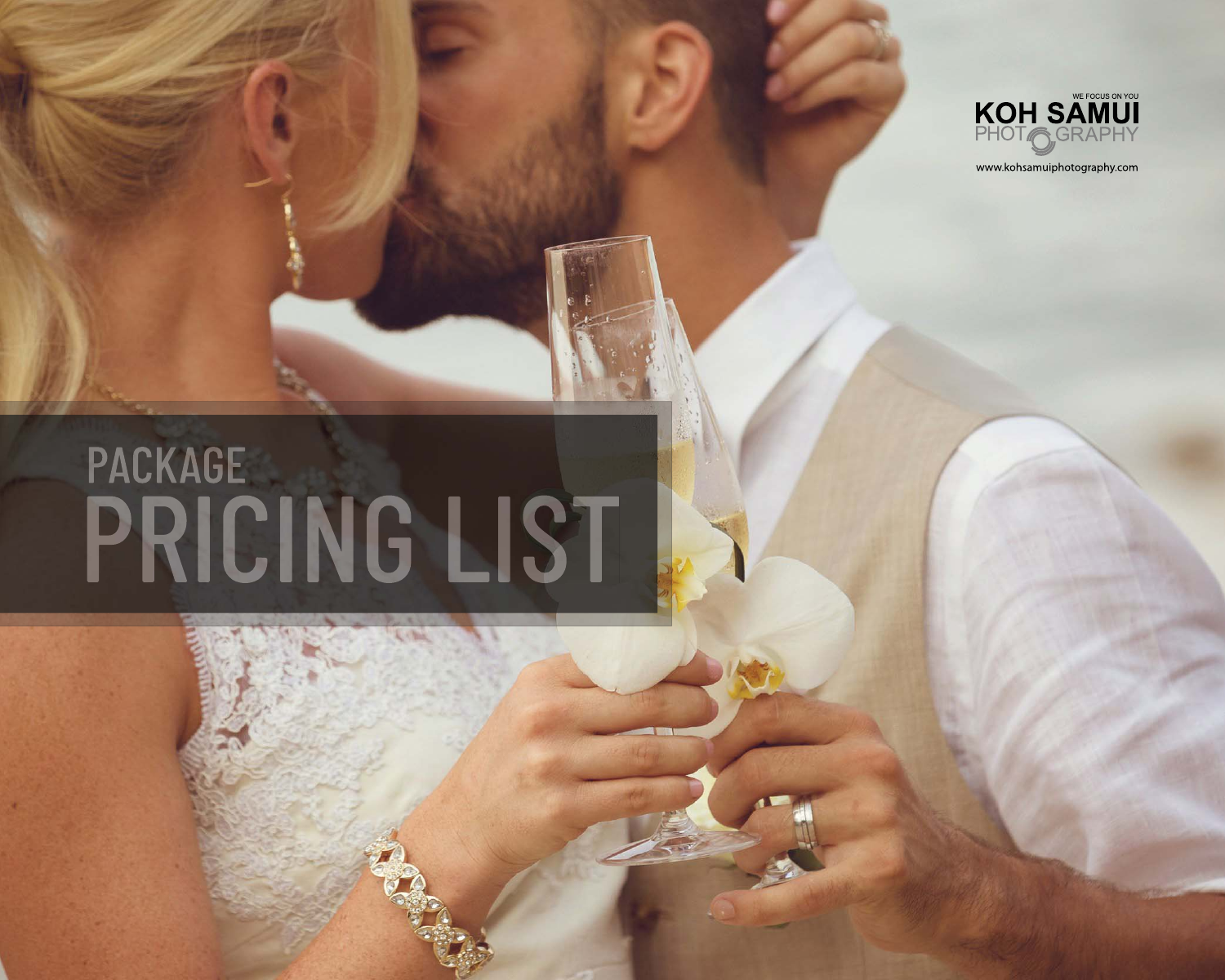

### **2 hours coverage**

Package includes:

- Pre meeting
- Unlimited digital photos and you receive all pictures edited & color corrected
- JPG Hi Resolution files to USB Flash Drive with full permission to print copy, and distribute
- Online download via Dropbox



### **Prices**

#### 1 PHOTOGRAPHER **THB 13,000** 2 PHOTOGRAPHERS**THB 16,000**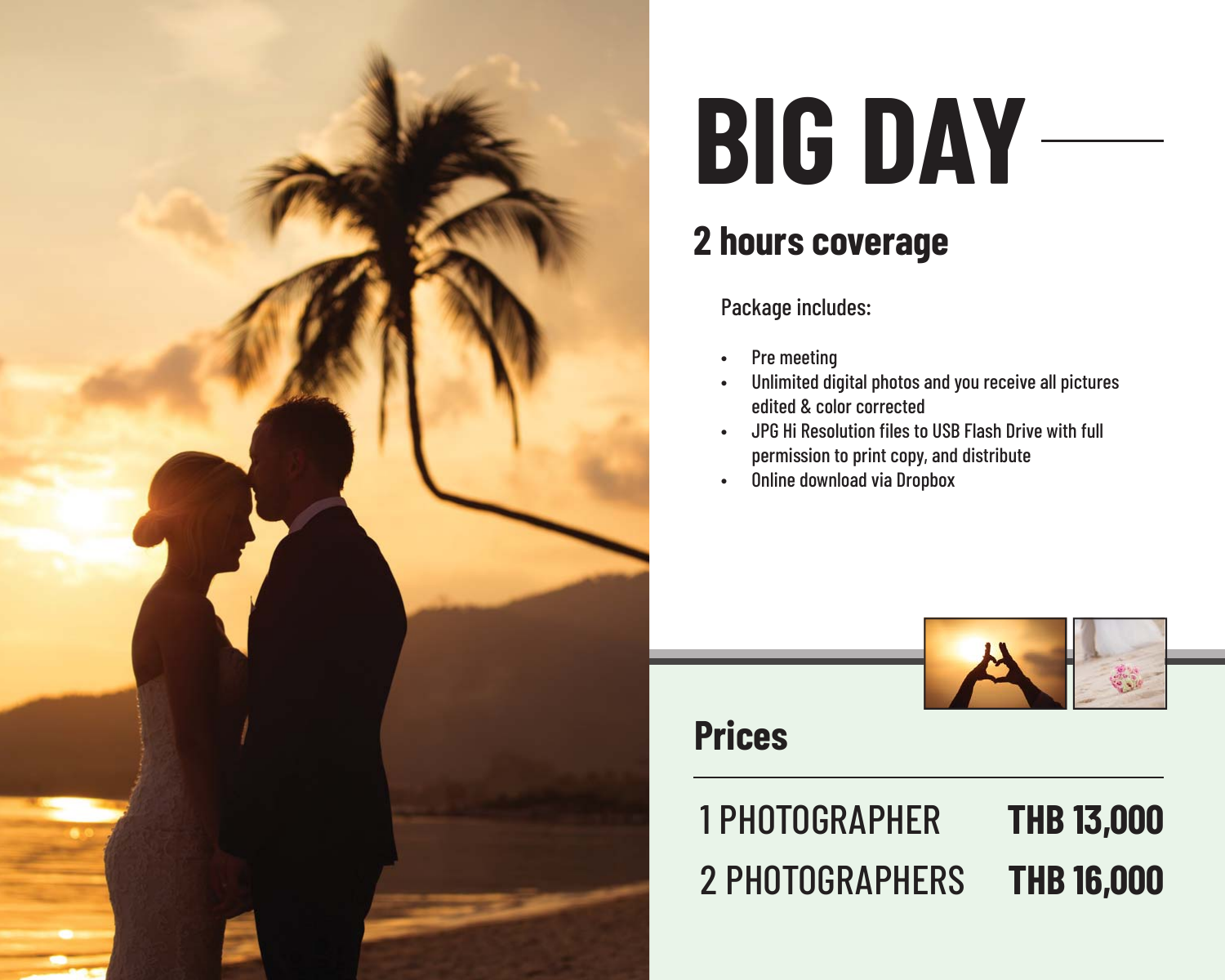

### **4 hours coverage**

Package includes:

- Pre meeting
- Unlimited digital photos and you receive all pictures edited & color corrected
- Wet weather quarantee
- JPG Hi Resolution fi les with full permission to print, copy and distribute
- Photo slideshow with 2 background songs
- Your entire wedding photos gallery, password protected, up to 4 months online
- Online download via Dropbox



### **Prices**

#### 1 PHOTOGRAPHER **THB 26,000** 2 PHOTOGRAPHERS**THB 32,000**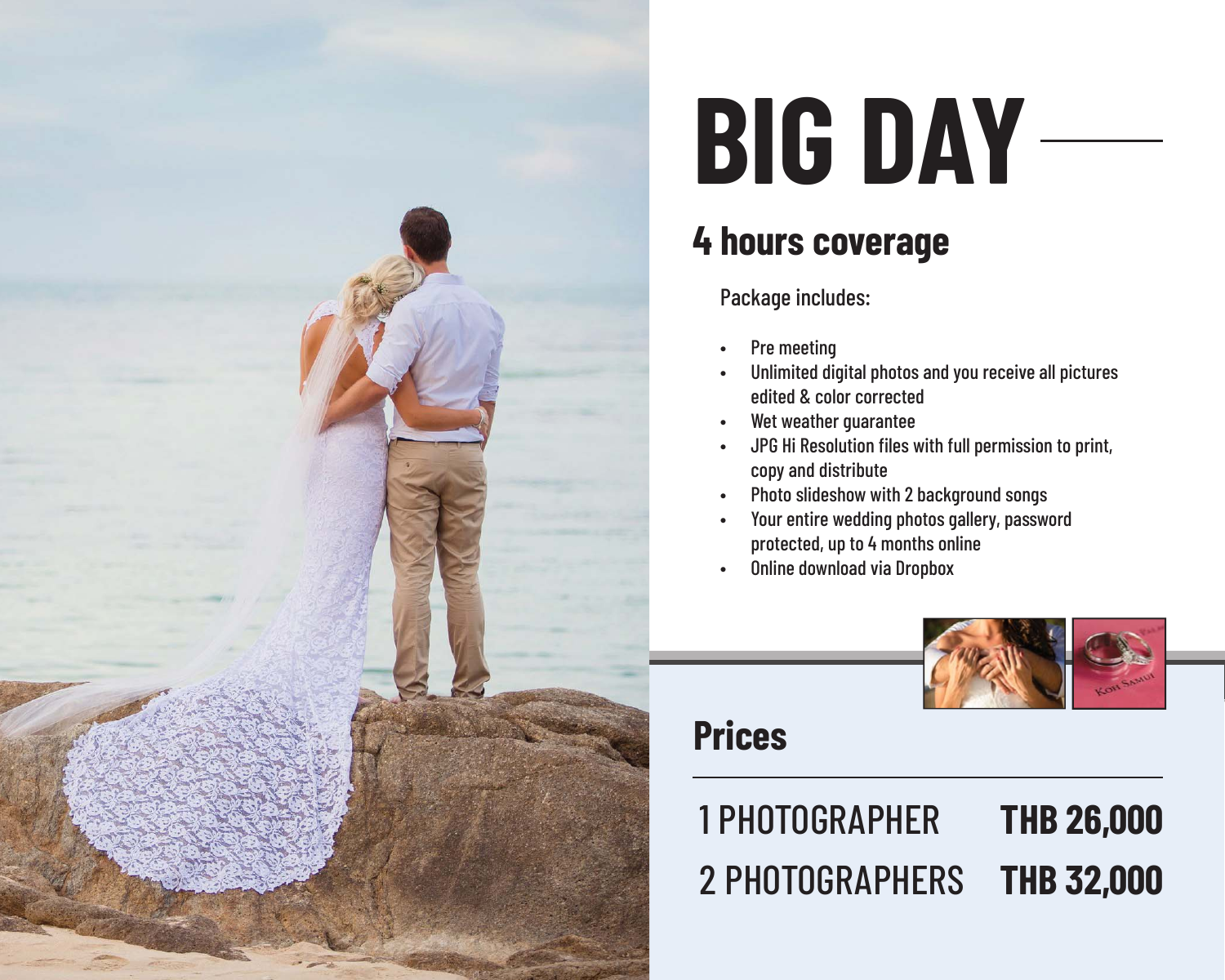

### **6 hours coverage**

Package includes:

- Pre meeting
- Unlimited digital photos and you receive all pictures edited & color corrected
- Wet weather guarantee
- JPG Hi Resolution fi les with full permission to print, copy and distribute
- Photo slideshow with 2 background songs
- Your entire wedding photos gallery, password protected, up to 4 months online
- Online download via Dropbox



### **Prices**

1 PHOTOGRAPHER **THB 39,000** 2 PHOTOGRAPHERS**THB 48,000**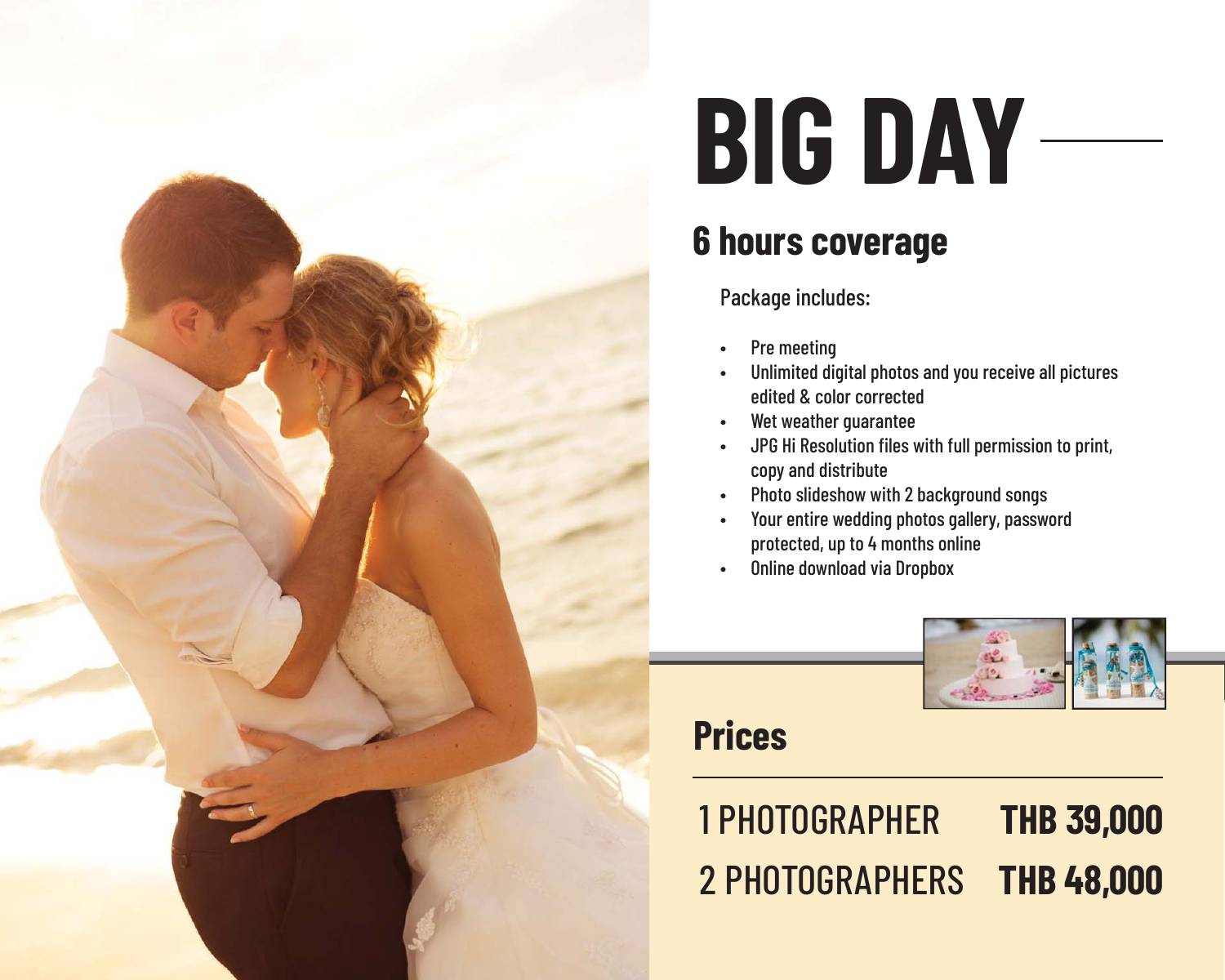

### **8 hours coverage**

Package includes:

- Pre meeting
- Unlimited digital photos and you receive all pictures edited & color corrected
- Wet weather quarantee
- JPG Hi Resolution fi les with full permission to print, copy and distribute
- Photo slideshow with 2 background songs
- Your entire wedding photos gallery, password protected, up to 4 months online
- Online download via Dropbox



### **Prices**

#### 1 PHOTOGRAPHER **THB 52,000** 2 PHOTOGRAPHERS**THB 64,000**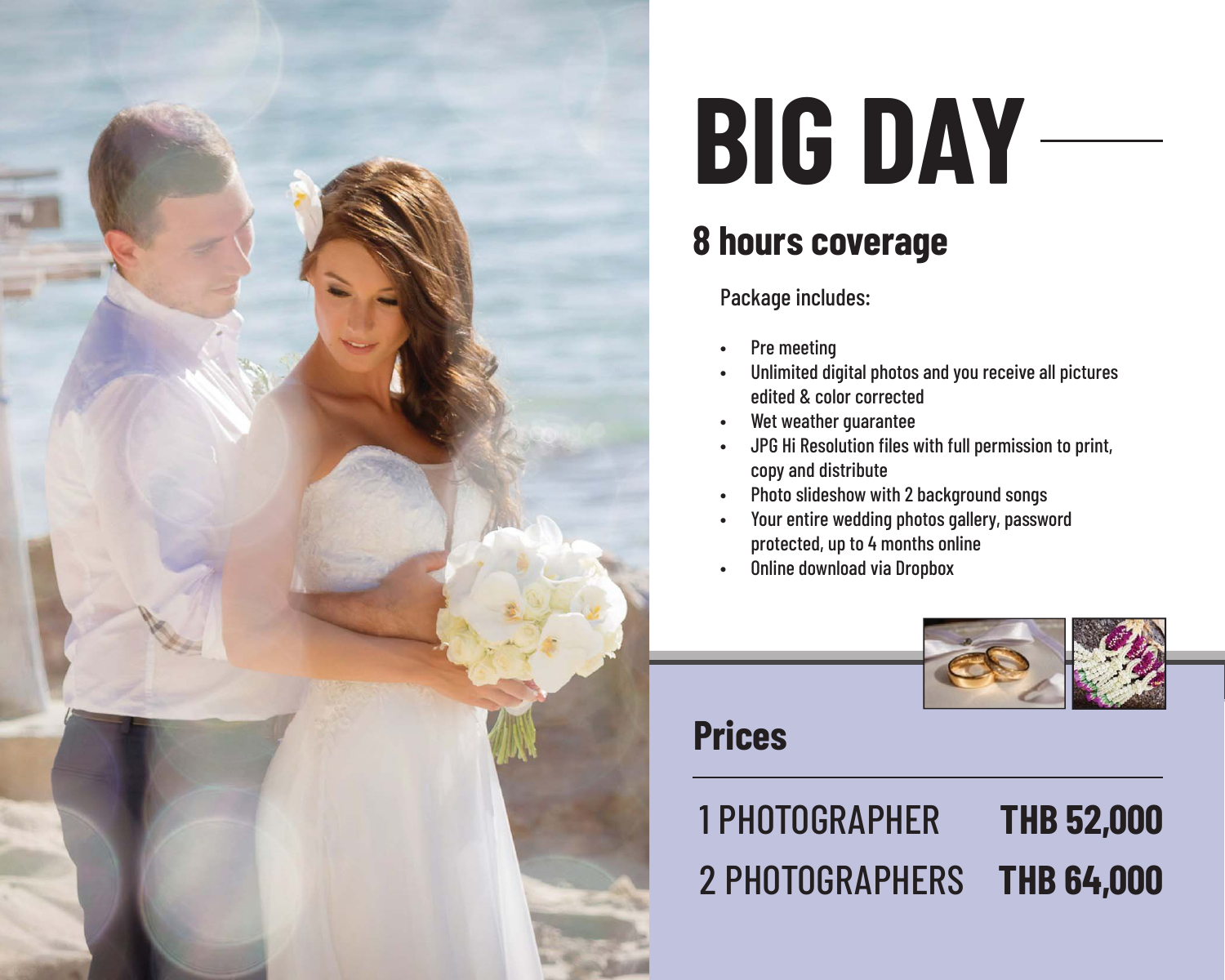

### **10 hours coverage**

Package includes:

- Pre meeting
- Unlimited digital photos and you receive all pictures edited & color corrected
- Wet weather quarantee
- JPG Hi Resolution fi les with full permission to print, copy and distribute
- Photo slideshow with 2 background songs
- Your entire wedding photos gallery, password protected, up to 4 months online
- Online download via Dropbox



### **Prices**

#### 1 PHOTOGRAPHER **THB 65,000** 2 PHOTOGRAPHERS**THB 80,000**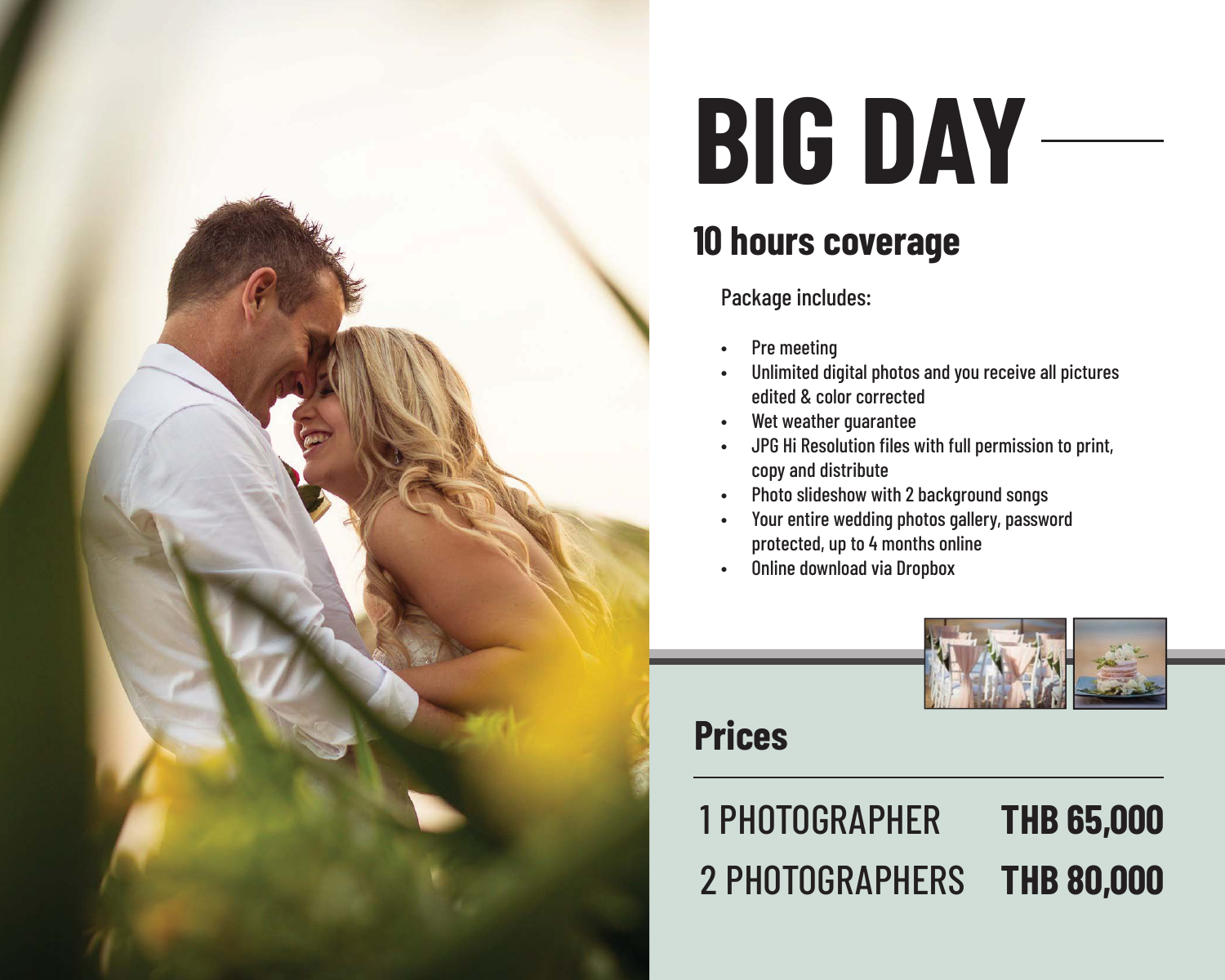### TERMS AND CONDITIONS

- **1. RESERVATION:** NONREFUNDABLE DOPOSIT 5,000 THB is required to reserve our appointment. Should the client cancel or otherwise violate this agreement, the deposit shall be liquidated to compensate photographers. Otherwise the deposit shall be applied towards the final total. If you transfer money in another currency than Thai Baht, the amount arrived at our account, will be applied towards the final total.
- **2. BALANCE PAYMENT**  Kohsamuiphotography will collect the balance in cash in Thai Baht on the pre meeting date or upon arrival at the ceremony (total expenses must be settled before we start working).
- **3. CREDIT CARD PAYMENT:** If the client prefers to pay the rest balance by credit card via PayPal there will be an additional surcharge of 5% of the balance sum. In order to avoid this unnecessary fee, please prepare for cash payment in Thai Bath only on the pre meeting day or latest on the shooting day.
- **4. IMAGE PROCESSING:** The duration of image processing is usually 14-21 days, peak wedding season take up to 45 days. The Photographer will perform a standard amount of retouching to take the photographs to a quality of which she is proud. Further retouching, digital manipulation and artist finishing is available to the client as an optional at an extra cost.
- **5. COPYRIGHT:** The RAW image files are the sole property of the photographer. WE DO NOT GIVE OUT ANY RAW FILES. All photographic images are owned and protected as property of Wanwimon von Weber (Pui- the Photographer); however you have full permission to print copy and distribute the JPG files.
- **6. DISPLAY:** The client assigns and grants Kohsamuiphotography the unrestricted right to use and publish photographs of the client or in which the client may be included, for advertising, social media and relevant websites.